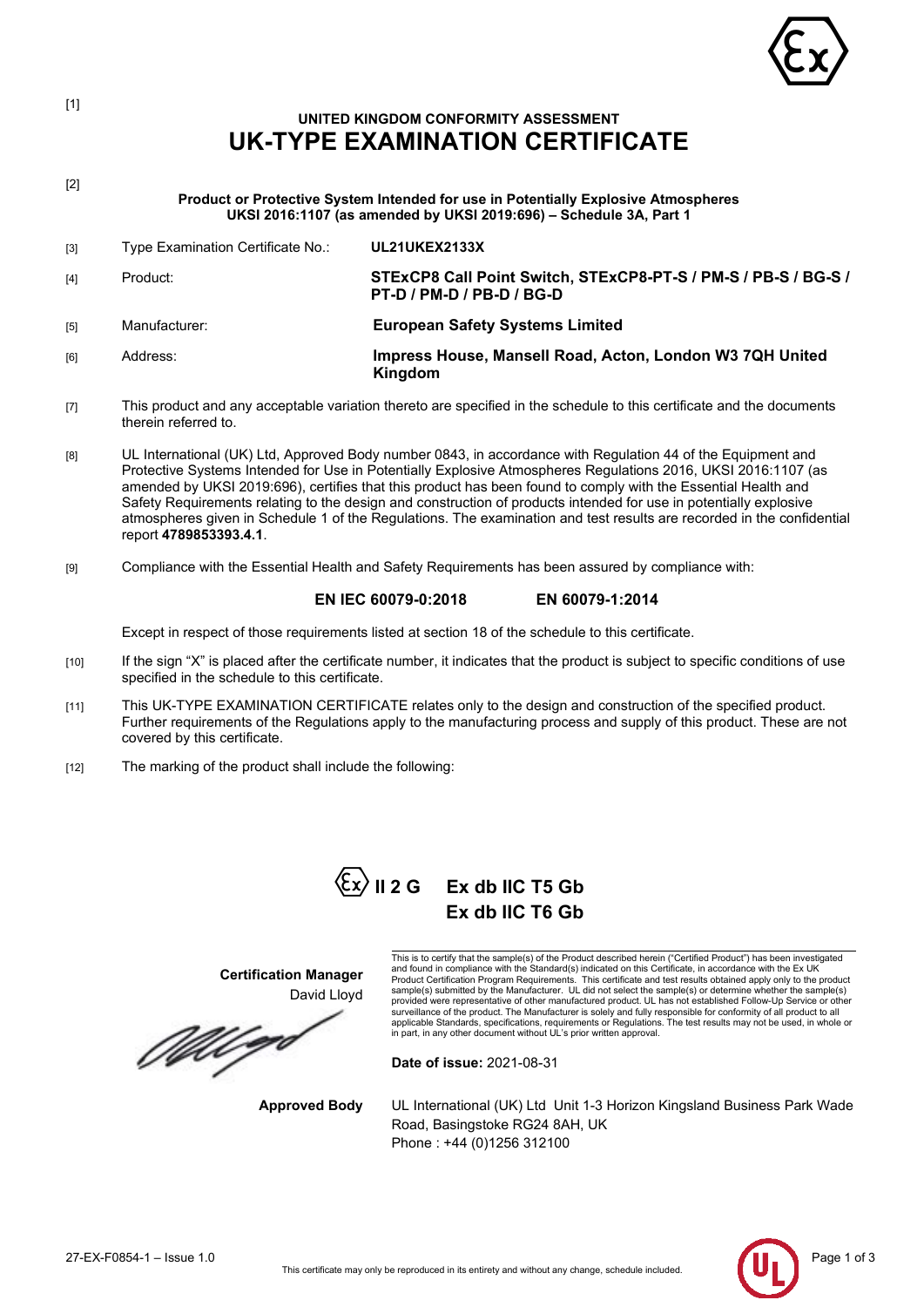| ۰ | I<br>×<br>۰. |  |
|---|--------------|--|
|   |              |  |

## Schedule [14] **UK-TYPE EXAMINATION CERTIFICATE No. UL21UKEX2133X Rev. 0**

## [15] Description of Product

The STExCP8 range of Call Point Switches are manual call points are for the activation of fire and gas alarm systems.

Available as Dual Action Push Button (PB), Momentary Push Button (PM), Tool Reset Push Button (PT) or Break Glass (BG) with a single (S) or dual (D) micro-switch switching capability.

All models can be fitted with series resistors, end-of-line monitoring resistors, monitoring diodes and zener diodes if supplied with direct current of up to 48 Vdc.

Nomenclature

STExCP8-PT-S (Single Switch - Single Action – Latched operation (Tool Reset) STExCP8-PM-S (Single Switch - Single Action - Momentary operation) STExCP8-PB-S (Single Switch – Dual Action Latched operation) STExCP8-BG-S (Single Switch – Break Glass) STExCP8-PT-D (Dual Switch - Single Action – Latched operation (Tool Reset) STExCP8-PM-D (Dual Switch - Single Action - Momentary operation) STExCP8-PB-D (Dual Switch - Dual Action Latched operation) STExCP8-BG-D (Dual Switch – Break Glass)

#### Temperature range

The relation between ambient temperature and the assigned temperature class is as follows:

| Model / Type          | <b>Ambient temperature</b><br>range  | <b>Temperature class</b> |
|-----------------------|--------------------------------------|--------------------------|
| Dual Switch Version   | -55 $^{\circ}$ C to +70 $^{\circ}$ C | Т5                       |
| Dual Switch Version   | $-55^{\circ}$ C to $+60^{\circ}$ C   | T6                       |
| Single Switch Version | -55 $^{\circ}$ C to +70 $^{\circ}$ C | Т6                       |

#### Electrical data

Note: The DC models are limited to maximum 6.224W controlled by the allowable component configuration. The AC models are limited to 5W by design.

250Vac max / 5.0A max (for units without any series resistor or end of line devices only)

48Vdc max / 1.0A max 24Vdc max / 3.0A max

#### Installation instructions

All cable entry devices and blanking elements shall be certified in type of explosion protection flameproof enclosure "d", suitable for the conditions of use and correctly installed. Unused apertures shall be closed with suitable blanking elements.

For ambient temperatures below –10 °C and above +50 °C for Dual Switch Models and above +65°C for Single Switch models use field wiring suitable for both minimum and maximum ambient temperature. Refer to the installation instructions.

#### Routine tests

Routine tests according to EN 60079-1:2014 cl. 16 are not required, as the enclosures have been successfully tested at four times the reference pressure.

#### [16] Test report No. (associated with this certificate issue) DK/ULD/ExTR15.0019/02

### [17] Specific conditions of use:

- Special precautions are necessary to reduce the risk due to electro-static discharge in fixed installations. Refer to the installation/operation instructions.
- No repair to the flameproof joints is permitted.
- [18] Essential Health and Safety Requirements (Regulations Schedule 1) In addition to the Essential Health and Safety Requirements covered by the standards listed at item 9, all other requirements are demonstrated in the relevant reports.